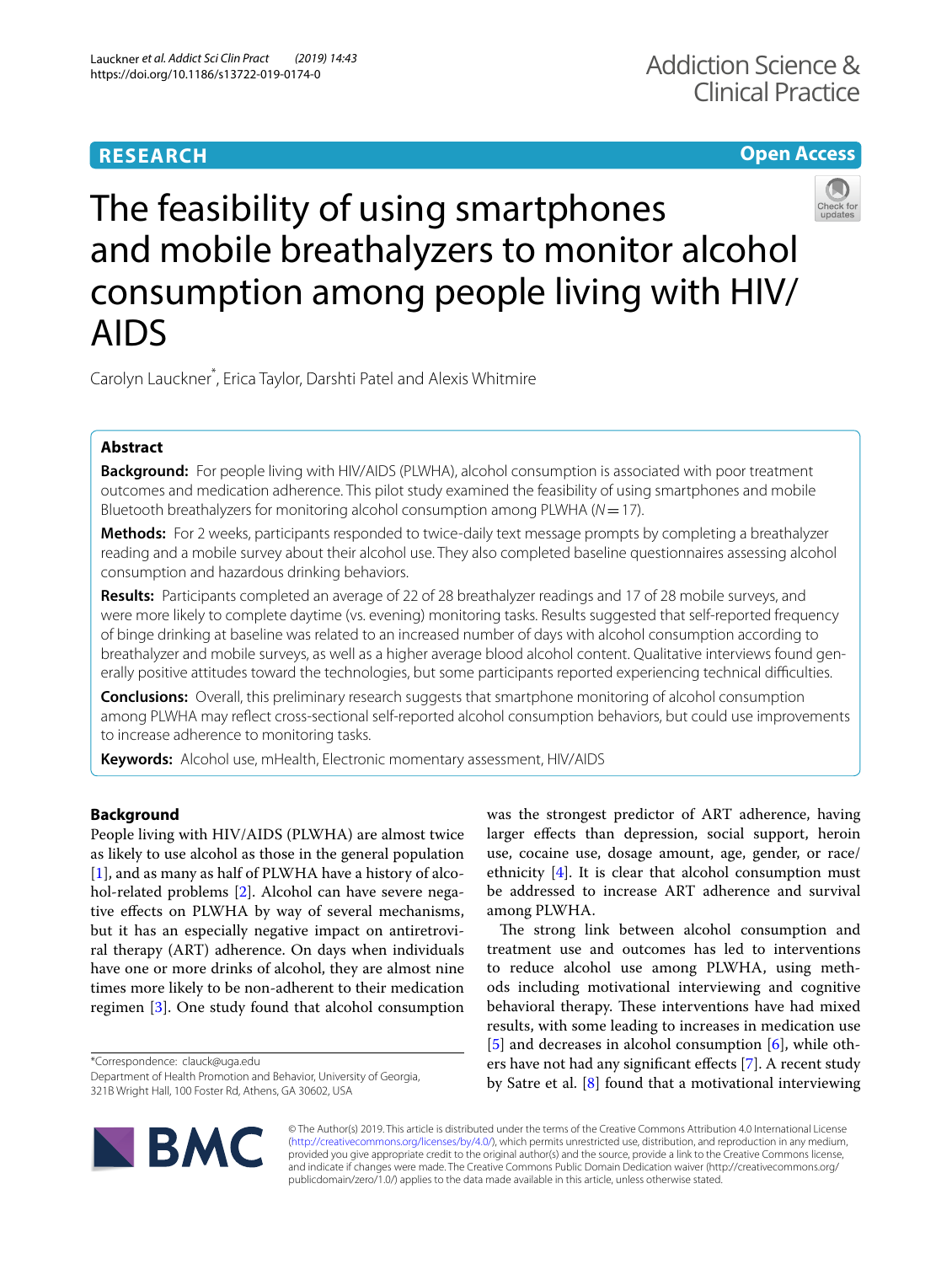intervention for PLWHA compared to treatment as usual did not have any overall efects on alcohol consumption, but did have a signifcant efect among those who had low motivation to reduce their alcohol use. Importantly, a meta-analysis of alcohol interventions for PLWHA found that behavioral interventions have been successful overall at reducing quantity of alcohol consumed and heavy drinking, with efect sizes ranging from *d*=0.11 to 0.24 [[9\]](#page-9-8). This study also found that  $91\%$  of these interven-tions were conducted in-person [[9\]](#page-9-8). This finding, coupled with research suggesting that even brief interventions are more effective if delivered over multiple sessions [\[10](#page-9-9)], suggests that current models of alcohol reduction interventions may not be accessible to individuals who cannot easily attend in-person appointments. This is concerning, given that over 40% of HIV case managers report that a lack of transportation is a "major problem" for their clients [[11\]](#page-9-10). Researchers have suggested that technology may be a useful tool for further increasing access to these interventions, particularly among those living in rural areas who cannot easily access treatment facilities [\[7](#page-9-6)].

Hasin et al.  $[12]$  $[12]$  $[12]$  tested a brief intervention among PLWHA using motivational interviewing combined with daily self-monitoring of alcohol consumption using telephone-based interactive voice response. The addition of phone-based monitoring led to decreases in consumption among problem drinkers as compared to control and motivational interviewing-only conditions. Follow-up research tested a smartphone version of the daily self-monitoring and found that the app had higher participation and retention rates than the interactive voice response version, and when tested in a randomized controlled trial it led to a signifcant decrease in drinking days compared to motivational interviewing-only [\[13](#page-9-12)].

Other researchers have started to utilize this smartphone-based approach, using these devices to conduct ecological momentary assessment (EMA) of alcohol use for PLWHA. EMA provides a framework of frequent data collection, serving as an essential tool for documenting within-person changes. It also reduces the risk of inaccurate recall found in other forms of self-report and acknowledges the dynamic nature of drinking habits [\[14](#page-9-13)]. Moore et al. [\[15\]](#page-9-14) found that smartphones proved to be a feasible and an acceptable EMA method among an older HIV+ adult group. Within this study, 60% of participants reported that the smartphone did not interfere with their daily activities, while the EMA adherence percentage per person was 86.4%. Similarly, Paolillo et al. [[16\]](#page-9-15) found high EMA adherence rates (89.5%) and agreement that the questions did not interfere with daily life. Another study assessing the feasibility and acceptability of smartphone apps for daily reporting of substance use and ART adherence found that there were high completion rates and participant acceptability in addition to a high satisfaction outcome with using these smartphone apps as a tracking method  $[17]$  $[17]$ . These studies suggest that these smartphone apps can be feasible for data collection, and research also suggests that they may be valid measures of substance use. Studies using traditional recall-based methods of self-report and laboratory measurements of alcohol use have found correlations between these outcome measures and EMA data [[16,](#page-9-15) [18](#page-9-17)].

The tracking and reducing alcohol consumption (TRAC) pilot study built on this research by utilizing smartphones and EMA paired with mobile Bluetooth breathalyzers measuring blood alcohol content (BAC) to monitor alcohol consumption among PLWHA for a 2-week period. This approach sought to examine the feasibility of gathering behavioral data on a twice-daily basis with this population. To date, EMA approaches have rarely been combined with BAC assessment, which has potential to improve the quality of alcohol consumption data. Morgenstern et al. [\[14](#page-9-13)], in a review of alcoholbased EMA, suggested that combining EMA self-report data with biological sensor-based data such as that collected from breathalyzers holds "promise to signifcantly improve investigators' ability to accurately assess alcohol consumption, understand the determinants of risky drinking, and trigger real-time interventions" (p. 102). Thus, in this feasibility study, we tested the feasibility and preliminary validity of this form of EMA by examining the following research questions (RQs):

RQ1: How adherent are PLWHA to twice-daily monitoring of alcohol consumption?

- RQ2: Is there a relationship between adherence to twice-daily monitoring and baseline self-reported alcohol consumption behaviors?
- RQ3: What is the frequency of alcohol consumption among PLWHA according to twice-daily monitoring?
- RQ4: What is the relationship between baseline self-reported alcohol consumption and alcohol consumption as measured by twice-daily monitoring?
- RQ5: What qualitative feedback did the participants provide regarding the technology used in the TRAC pilot study?

We opted to do twice-daily monitoring at two random time points based on a review of the previous literature. A previous study required participants to complete phone based alcohol self-monitoring at four random points each day and reported 97% compliance [\[19](#page-9-18)]. Another study asked individuals with sexually transmitted infections to complete surveys on cell phones three times daily over 12 weeks and found that not only did 88% complete the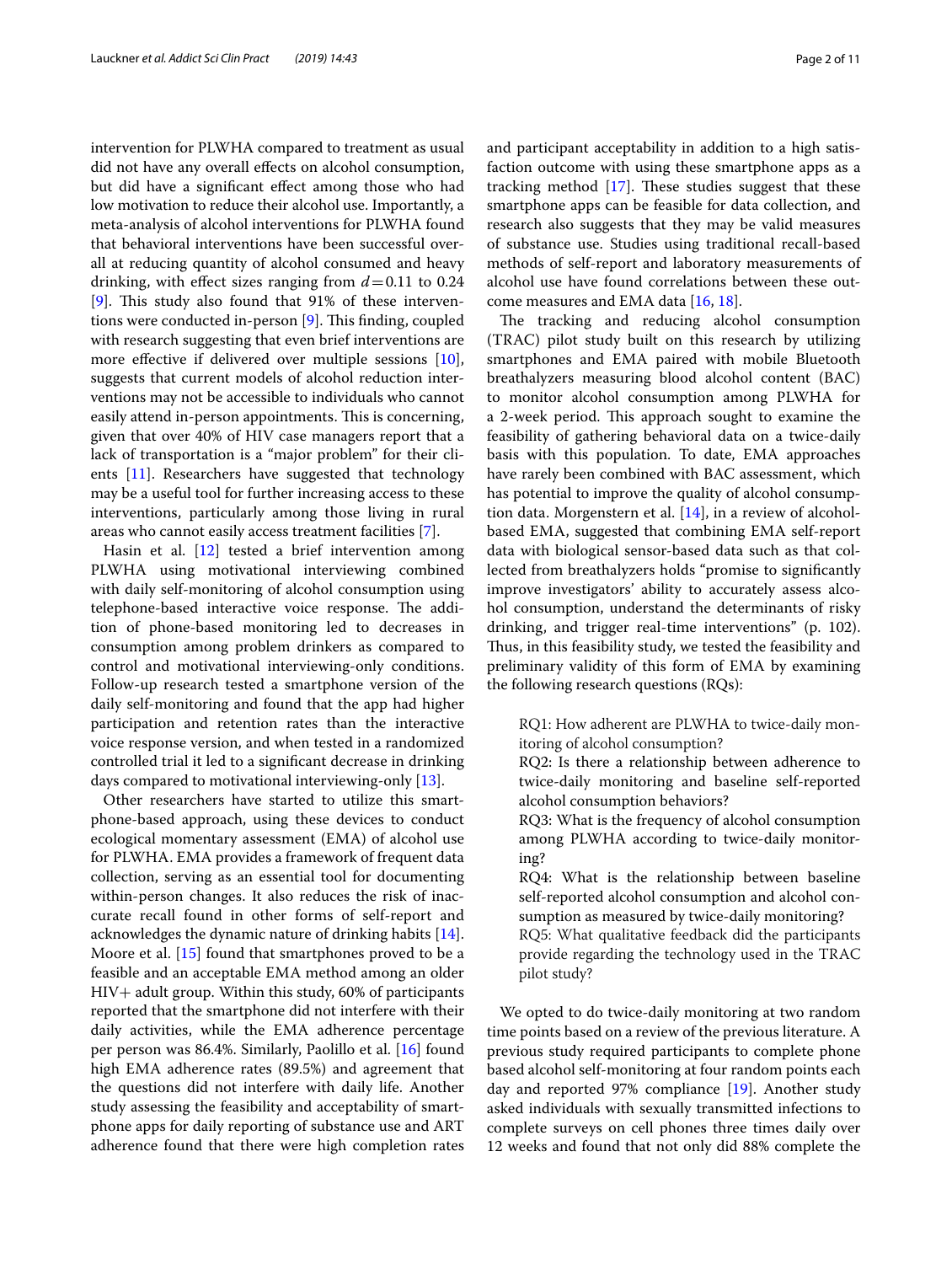entire 12-week study, but that these individuals completed 90% of the requested surveys [[20\]](#page-10-0). Because of the added burden of completing a breathalyzer reading in addition to a mobile survey, we aimed for two monitoring tasks/day in order to optimize compliance. Given that morning or daytime drinking is an indicator of alcohol abuse or dependence according to several validated scales [[21](#page-10-1), [22\]](#page-10-2), we included a daytime monitoring task when possible to potentially capture these behaviors.

## **Methods**

## **Study overview**

During 2017 to 2018, the TRAC study asked participants to monitor their alcohol consumption over a 2-week period using mobile phone technologies. Each participant was provided with a smartphone and a mobile Bluetooth-enabled breathalyzer, a BACTrack Mobile Pro. The smartphone was pre-loaded with the BACTrack app and also contained a shortcut to a mobile survey assessing alcohol use. For this 2-week period, participants were texted at two random times each day (in the daytime, typically before 5 p.m., and in the evening) and asked to complete a breathalyzer reading and mobile survey. The BACTrack app guided participants through the process of completing a breathalyzer reading on their Bluetoothenabled device and allowed them to send the reading directly to the researchers. Participants also completed a short baseline questionnaire regarding their health behaviors and a qualitative exit interview regarding their experiences with the study.

## **Participants**

Participants in the study consisted of PLWHA in a nonmetropolitan setting in the Southern region of the United States. Eligible and enrolled participants (*N*=20) were all currently on medication for HIV/AIDS, over 21 years old, and had at least one alcoholic drink per week. Participants were recruited through fyers about the study that were posted at local clinics and were also referred to the study by clinic case managers. Because recruiting was done using these passive methods in combination with referrals, the recruitment success rate cannot be calculated. Two participants were completely non-adherent to the monitoring tasks, and one participant's data were lost during the data collection process, so this manuscript reports primarily on the 17 participants who completed at least one monitoring task. Participants' ages ranged from 26 to 60, with a mean of 47.5 years. Sixty-fve percent of participants were male and 35% identifed as female. See Table [1](#page-3-0) for full demographic details and baseline characteristics.

### **Procedures**

After eligibility screening, participants were enrolled in the study and scheduled for a baseline appointment. Upon arrival, informed consent was obtained from all individual participants included in the study. Participants frst completed a survey about their current alcohol use, medication adherence, and demographics. They were then shown how to use the smartphone, BACTrack breathalyzer, BACTrack app, and mobile survey. After the tutorial concluded and participants practiced using the technologies, they were given the equipment and instructions for completing the monitoring tasks. During the next 2 weeks, participants were prompted twice daily by text message (for a total of 28 prompts) to complete a breathalyzer reading, share the reading with the researchers, and complete a mobile questionnaire about their alcohol use. The participants used the BACTrack app to forward the readings automatically to the research coordinator. After participants hit a "Share" button within the app, the app generated a text message with the BAC level along with a link for viewing the result.

A research assistant randomly chose times for the participants to receive prompts that were delivered using online text messaging software, with the earliest of the daytime texts being sent at 6 a.m. and the latest sent at midnight based on the participants' predetermined "do not disturb" hours. These hours were times when they would be unable or unwilling to complete a reading, such as if they were going to be at work or school. It should be noted that while we call the frst monitoring task of the day the "daytime" task, there were two participants who indicated that they could not complete any monitoring tasks during the daytime (i.e., before 5 p.m.), typically due to work requirements. These individuals did receive two prompts, but they were both after the 5 p.m. hour, with one individual who worked a night shift typically getting their frst reminder around 10 or 11 p.m. and their second around 5 or 6 a.m. Participants did not receive text message prompts at the same time 2 days in a row.

The surveys required a mobile data connection, so participants were given study phones to use in order to ensure a consistent data connection. Following the monitoring period, participants were asked to come in for a fnal appointment, where they returned their equipment, completed the same survey that they flled out at baseline, and were interviewed about their perceptions of the study. The participation incentives for the study varied, and the most that participants could receive was \$130. The participants were paid at the first interview, last interview, and for completing the daily monitoring. Specifcally, for each day that participants completed both daytime and evening monitoring tasks (sending in both a breathalyzer reading and mobile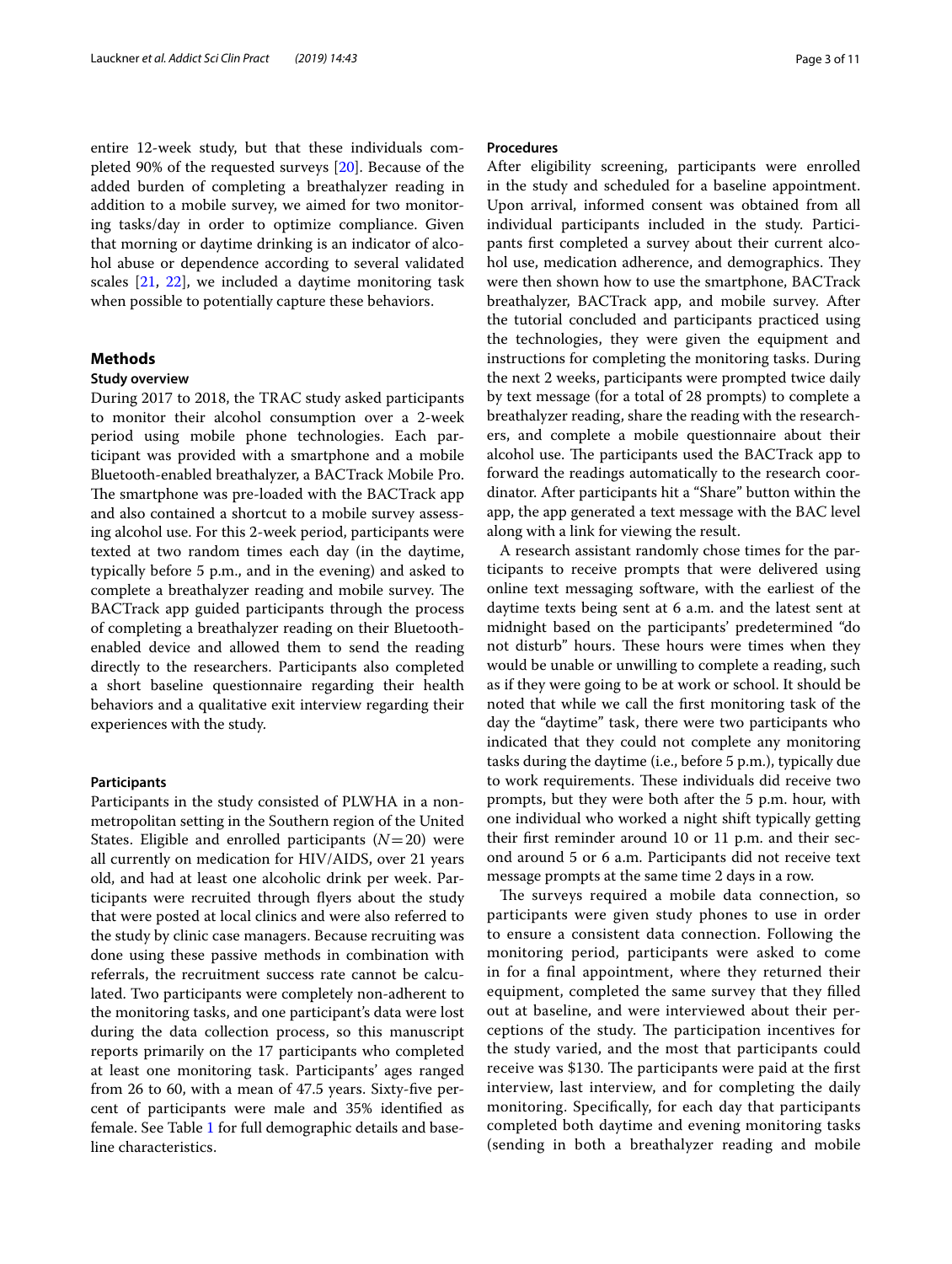# <span id="page-3-0"></span>**Table 1 Participant demographics and baseline characteristics (N=20)**

| Average age                                                       | 47.35 $(\pm 9.56)$       |
|-------------------------------------------------------------------|--------------------------|
| Sexual orientation                                                |                          |
| Gay/homosexual                                                    | 8 (40%)                  |
| Bisexual                                                          | 1(5%)                    |
| Straight/heterosexual                                             | 9 (45%)                  |
| Other                                                             | 2 (10%)                  |
| Gender                                                            |                          |
| Male                                                              | 13 (65%)                 |
| Female                                                            | 7 (35%)                  |
| Race                                                              |                          |
| Black/African American                                            | 14 (70%)                 |
| American Indian or Alaskan Native                                 | 2 (10%)                  |
| White                                                             | 6 (30%)                  |
| Highest level of education attained                               |                          |
| Some high school                                                  | 6 (30%)                  |
| High school degree                                                | 1(5%)                    |
| Some college                                                      | 10 (50%)                 |
| College degree                                                    | 2 (10%)                  |
| Graduate degree                                                   | 1(5%)                    |
| Income                                                            |                          |
| \$0-10,000                                                        | 11 (55%)                 |
| $$11 - 20,000$                                                    | 5 (25%)                  |
| \$21-30,000                                                       | 3(15%)                   |
| \$31-40,000                                                       | 1(5%)                    |
| Employment status                                                 |                          |
| Working                                                           | 4 (20%)                  |
| Disability                                                        | 11 (55%)                 |
| Unemployed                                                        | 5 (25%)                  |
| Current relationship status                                       |                          |
| Not having sex, no partner/significant other                      | 9(45%)                   |
| Having sex, but with more than one partner                        | 2(10%)                   |
| Having sex with just one partner, but for less<br>than 6 months   | 1(5%)                    |
| Having sex with just one partner for 6 months<br>or longer        | 8 (40%)                  |
| Average time since diagnosis                                      | 13.82 years $(\pm 9.28)$ |
| Medication adherence                                              |                          |
| What percent of medication taken in the past<br>month             | 85.83 (±24.69)           |
| Average missed doses in the past week                             | $0.47 (\pm 1.81)$        |
| Alcohol use                                                       |                          |
| <b>AUDIT</b> score                                                | 11.12 $(\pm 8.31)$       |
| Average days participant consumed alcohol in<br>past month        | $10.32 \ (\pm 8.54)$     |
| Average days participant had five or more<br>drinks in past month | $3.95 (\pm 7.48)$        |

questionnaire each time), they received \$5. All procedures were approved by the University's Institutional Review Board. While we assessed multiple variables of interest through the various forms of data collection, this manuscript focuses specifcally on the alcohol consumption data collected via the baseline survey and the mobile monitoring tasks, as well as the qualitative exit interview.

## **Quantitative measures**

Adherence to monitoring was calculated by adding up the total number of breathalyzer readings reported to the researchers and mobile surveys completed. The mobile surveys contained up to 11 questions, with participants completing fewer if they had not consumed alcohol that day. If they reported drinking (yes/no), they were asked how many drinks they had consumed, how long it had been since their last drink (in minutes), and if they were planning to drink other alcohol that day (yes/no).

As an indicator of daily alcohol consumption throughout the monitoring period, we examined how often participants reported having consumed alcohol (yes/no) in their surveys and added up the total instances in which breathalyzer readings were higher than 0.000. We then divided these numbers by the total number of breathalyzer readings/surveys returned per participant in order to obtain an estimated percentage of drinking instances during the monitoring period. We also calculated these numbers separately for daytime and evening monitoring tasks.

Problematic alcohol consumption was measured at baseline using the alcohol use disorders identifcation test (AUDIT) [\[21](#page-10-1)], a 10-item scale aimed to identify patterns of hazardous or harmful drinking. Items include "How often do you have a drink containing alcohol?", "How often do you have six or more drinks on one occasion?", and "How many drinks containing alcohol do you have on a typical day when you are drinking?", among others. Responses were assigned values ranging from 0 to 4, and the total values were summed. Participants were also asked to report how many days they drank in the past month and how many days they had five or more drinks of alcohol.

## **Qualitative measures**

Participant feedback regarding the study was solicited using a semi-structured interview protocol that focused on their entry into the study, their opinions toward using the BACTrack breathalyzer, the iPhone, and the BAC-Track app; their initial reactions to the study; and their perceived usefulness of the technology and alcohol consumption tracking. These interviews were done face-toface, audio recorded, and transcribed. The first section focused on the participants' feelings about the study enrollment process and items included questions such as, "How were you recruited for this study?" The second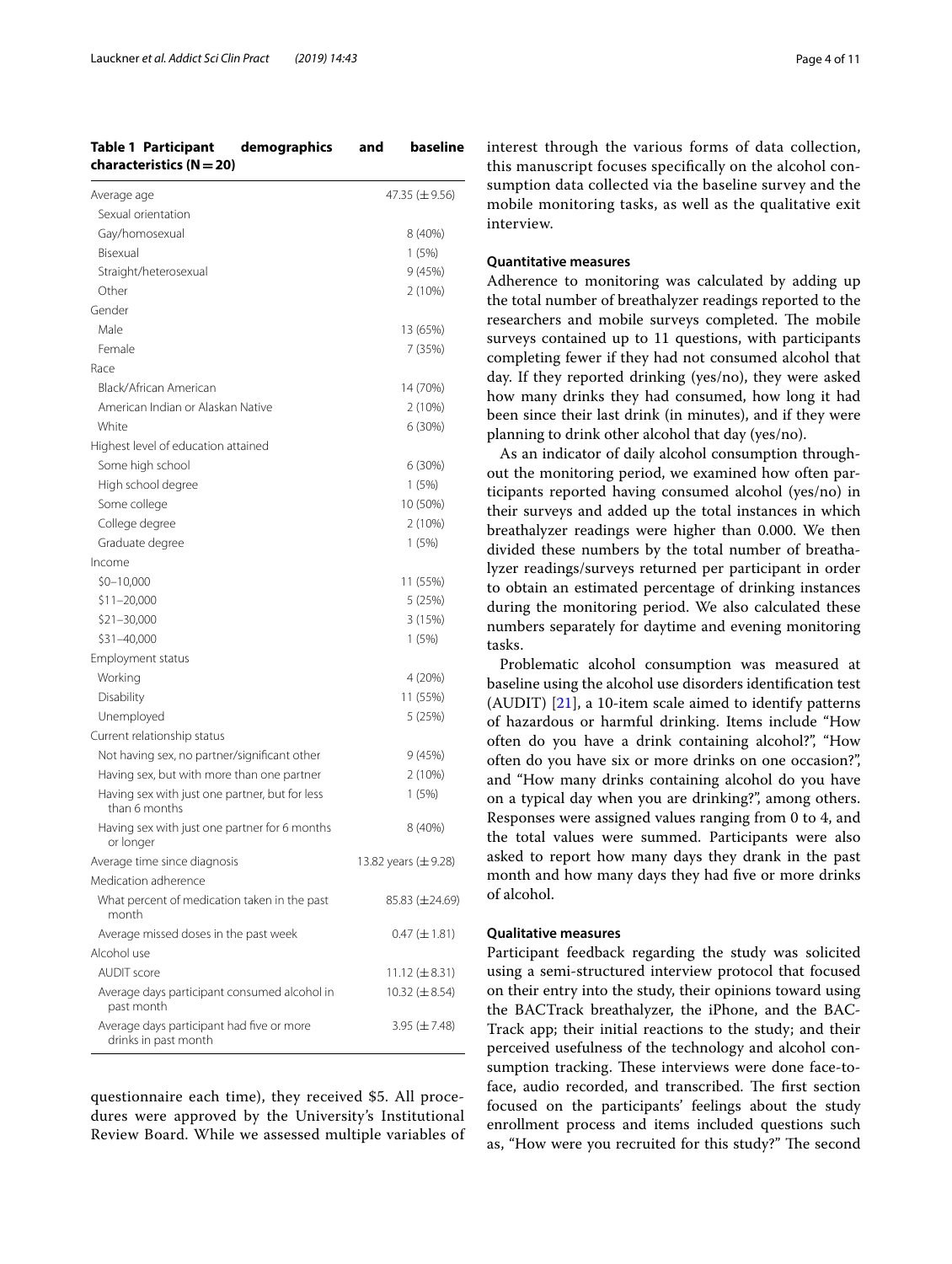section focused on the participant's initial feelings prior to starting the study and items included questions such as, "Why did you decide to participate in the study?" and "Tell me about your initial reaction to the TRAC study and the monitoring you were asked to do." The next section was focused on the participant's experience with the technology and these items included questions such as "How was your overall experience using the smartphone?" and "Was there anything challenging with using the technology?" The following section was focused specifcally on the breathalyzer, including questions such as "How comfortable did you feel using the breathalyzer technology" and "Was the breathalyzer easy or difficult to use?" The final section focused on the participant's overall refection on their involvement in the study and the items included questions such as, "What suggestions do you have for improving the TRAC Study," and "Do you think the use of smartphones is a good way to monitor alcohol consumption?," and "Do you think it was worthwhile to participate in TRAC?" Due to the semi-structured format, all participants may not have received exactly the same questions, but the same topics were touched on by the interviewers with all participants. Because we wanted to capture the experiences of all participants enrolled in the study, the sample size for the interviews was  $N=20$ (including the two non-adherent participants and the participant whose monitoring data were lost).

#### **Analysis**

To examine RQ1, which concerned adherence to monitoring tasks, we calculated percentages of breathalyzer readings and mobile surveys completed out of 28 possible. To determine if there were diferences in the numbers of breathalyzer and mobile surveys completed for the daytime vs. the evening monitoring tasks, we conducted paired samples t-tests. RQ2 was explored by calculating correlations between baseline measures of alcohol use (AUDIT score, drinking in the past month, binge drinking in the past month) and number of missing breathalyzer readings and mobile surveys. We examined RQ3 by calculating the frequency of occurrences in which participants had positive breathalyzer readings (i.e., above 0.000) and reported consuming alcohol in the survey, as well as by examining average BAC scores and number of drinks reported in the surveys. We also examined diferences between breathalyzer and mobile survey reports of alcohol consumption by counting the instances in which the breathalyzer reading and mobile survey response matched in terms of whether or not they indicated alcohol consumption.

To examine RQ3, we conducted one-tailed correlation analyses between baseline levels of alcohol consumption and the following data points generated by the twice-daily monitoring: the average BAC reported for each participant across their multiple breathalyzer readings, the percentage of days the participants drank calculated based on days in which there were available breathalyzer readings, and percentage of days the participants drank calculated based on days in which there were available mobile surveys. One-tailed analyses were conducted because there was a clear, expected direction of the relationships observed, such that higher alcohol consumption at baseline would be associated with higher alcohol consumption during the monitoring period.

Quantitative coding procedures were used to examine RQ4. A research team consisting of the PI and four research assistants reviewed the transcripts and developed a coding scheme based on the responses generated, using a grounded approach [[23\]](#page-10-3). This coding scheme was developed according to each question in the interview protocol, with unique codes developed for responses to each question. Because not all participants were asked exactly the same questions, in some cases the sample size for the coding was less than  $N=20$ . Each transcript was coded to agreement by two members of the research team, with percent agreement rates ranging from 80 to 100%. If discrepancies remained after adequate percent agreement was obtained, the research team discussed the responses until a consensus was reached regarding the appropriate code. Frequencies for each code were then generated and representative quotations were pulled from transcripts to provide examples of themes.

## **Results**

## **Daily monitoring results (RQ1)**

Most of the results that follow are based on 17 participants who participated in the twice-daily monitoring; however, there were 20 total participants enrolled in the study that completed baseline and post-test surveys. Two of these participants were entirely non-adherent and did not complete any of the breathalyzer readings or mobile surveys, and one participant's data was lost during the research process. The two non-adherent participants were followed up with in their fnal interview. When these participants were asked about their feelings toward the cell phone and breathalyzer during the fnal interview some of the responses included, "it was simple when we did it in here, it was fne. But then not being able to use the smart phone out there…I got aggravated," and "Well I'm not used to using smart phones and I didn't know nothing about the breathalyzer."

Table [2](#page-5-0) contains descriptive statistics for adherence to monitoring among the 17 participants who completed at least one survey or breathalyzer reading. Overall, participants completed more breathalyzer readings (80% of all possible) than mobile surveys (62%). On average,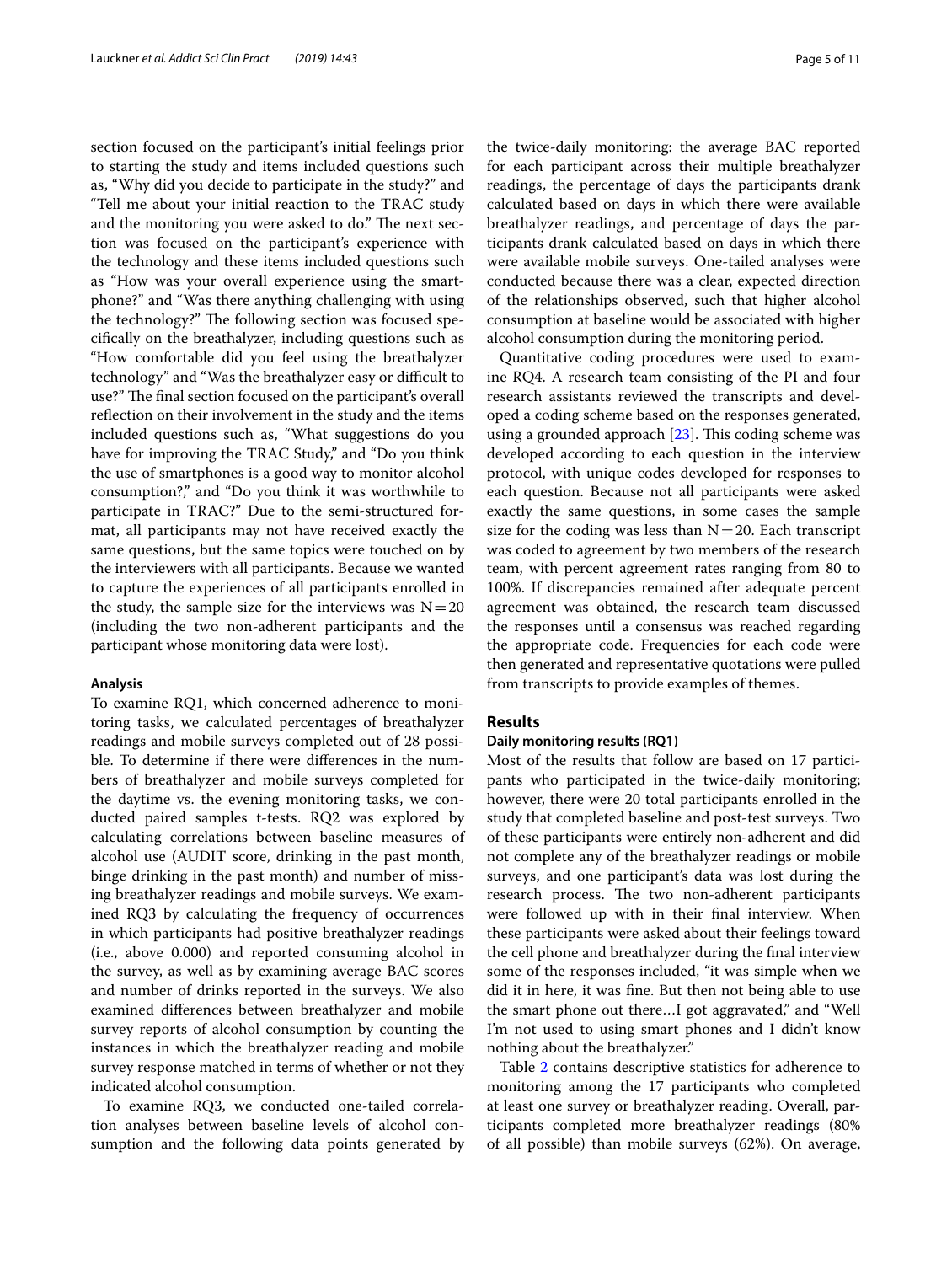participants completed at least one breathalyzer reading on 89% of the days and at least one survey on 77% of the days. Three participants completed 100% of the breathalyzer readings and two participants completed 100% of the mobile surveys. They completed significantly more daytime breathalyzer readings than evening breathalyzer readings (*t* (16) = 2.89,  $p < 0.05$ ,  $d = 0.70$ ), as well as more daytime mobile surveys than evening mobile surveys (*t*  $(16)=4.06, p=0.001, d=0.98$ ). Nine participants completed both breathalyzer readings on the fnal day of the monitoring period ( $n=16$  completed at least one), and nine participants completed both surveys on the fnal day  $(n=13$  completed at least one).

If taking into account the two participants who did not complete any monitoring tasks, the participants completed an average of 71% of readings and 56% of surveys. The average percentage of days with at least one breathalyzer reading was 80% and days with at least one survey was 68%.

# **Correlation between adherence and baseline alcohol consumption (RQ2)**

Correlation analyses were conducted to examine if adherence to the mobile monitoring was associated with higher levels of alcohol consumption at baseline. There were no signifcant correlations between number of breathalyzer readings and mobile surveys completed and baseline measures of binge drinking, days the participants drank alcohol, or AUDIT scores.

## **Daily reports of alcohol consumption (RQ3)**

Table [2](#page-5-0) contains statistics regarding the alcohol consumption reported by participants through the twicedaily monitoring. While the overall number of times in which participants reported drinking alcohol was low, after adjusting for the total number of monitoring tasks completed, over 20% of the reports indicated that participants had been drinking. Participants had higher frequencies of positive breathalyzer readings and surveys indicating drinking for the evening tasks compared to the daytime tasks. Overall, the mobile surveys yielded higher rates of reported alcohol consumption than the breathalyzer readings. If considering alcohol consumption on a day-by-day basis, participants drank on 23% of the monitoring days according to breathalyzer readings and on 34% of monitoring days according to mobile surveys, adjusted for the number of reports submitted. The average BAC level for participants ranged from 0 to 0.09, while the average number of drinks reported by participants ranged from 0 to 6.75.

Out of the 278 times that all the participants completed both a breathalyzer and a mobile survey reading,

## <span id="page-5-0"></span>**Table 2 Monitoring adherence and results (***n***=17)**

|                                                                                                               | % or M(SD)   |
|---------------------------------------------------------------------------------------------------------------|--------------|
| Breathalyzer readings                                                                                         |              |
| Number of breathalyzer readings (out of 28)                                                                   | 22.29 (5.65) |
| Days with at least one breathalyzer reading (out of 14)                                                       | 12.47 (2.12) |
| Number of daytime breathalyzer readings (out of 14)                                                           | 12.06 (2.14) |
| Number of evening breathalyzer readings (out of 14)                                                           | 10.24 (3.85) |
| Average BAC level                                                                                             | 0.02(0.03)   |
| Mobile surveys                                                                                                |              |
| Number of mobile surveys (out of 28)                                                                          | 17.41 (8.52) |
| Days with at least one mobile survey (out of 14)                                                              | 10.71 (4.21) |
| Number of daytime mobile surveys (out of 14)                                                                  | 10.29 (4.21) |
| Number of evening mobile surveys (out of 14)                                                                  | 7.12 (4.87)  |
| Average number of drinks reported/survey                                                                      | 2.62 (2.09)  |
| Alcohol use                                                                                                   |              |
| Average percent of total breathalyzer readings indicating<br>alcohol consumption <sup>a</sup>                 | 20%          |
| Average percent of daytime breathalyzer readings indi-<br>cating alcohol consumption <sup>a</sup>             | 19%          |
| Average percent of evening breathalyzer readings indi-<br>cating alcohol consumption <sup>a</sup>             | 22%          |
| Average percent of total surveys indicating alcohol<br>consumption <sup>a</sup>                               | 25%          |
| Average percent of daytime surveys indicating alcohol<br>consumption <sup>a</sup>                             | 20%          |
| Average percent of evening surveys indicating alcohol<br>consumption <sup>a</sup>                             | 40%          |
| Average percent of days with at least one breathalyzer<br>reading indicating alcohol consumption <sup>a</sup> | 23%          |
| Average percent of days with at least one survey indicat-<br>ing alcohol consumption <sup>a</sup>             | 34%          |
| Average percent of time that breathalyzer and survey<br>matched in terms of detecting alcohol consumption     | 90%          |

a Percentage is calculated based on number of readings/surveys submitted

in 90% of cases  $(n=249)$  both the breathalyzer reading and the mobile survey matched in terms of whether they refected alcohol consumption. Among the cases that did not match, 72% were times when the participants reported consuming alcohol in the survey but did not have a positive breathalyzer reading. In these instances, the time reported since the last drink ranged from 10 min to  $15$  h, with the average being  $4$  h and  $28$  min. The average number of drinks consumed according to the surveys ranged from 1 to 3, with the average being 1.26 drinks.

# **Relationship between baseline self‑reported behaviors and behaviors captured via monitoring (RQ4***)*

Correlation analyses were conducted to examine how baseline alcohol consumption behaviors were related to the behaviors observed during the monitoring period (see full results in Table [3\)](#page-6-0). A signifcant relationship was observed between participants' AUDIT scores and their average BAC level across the monitoring period,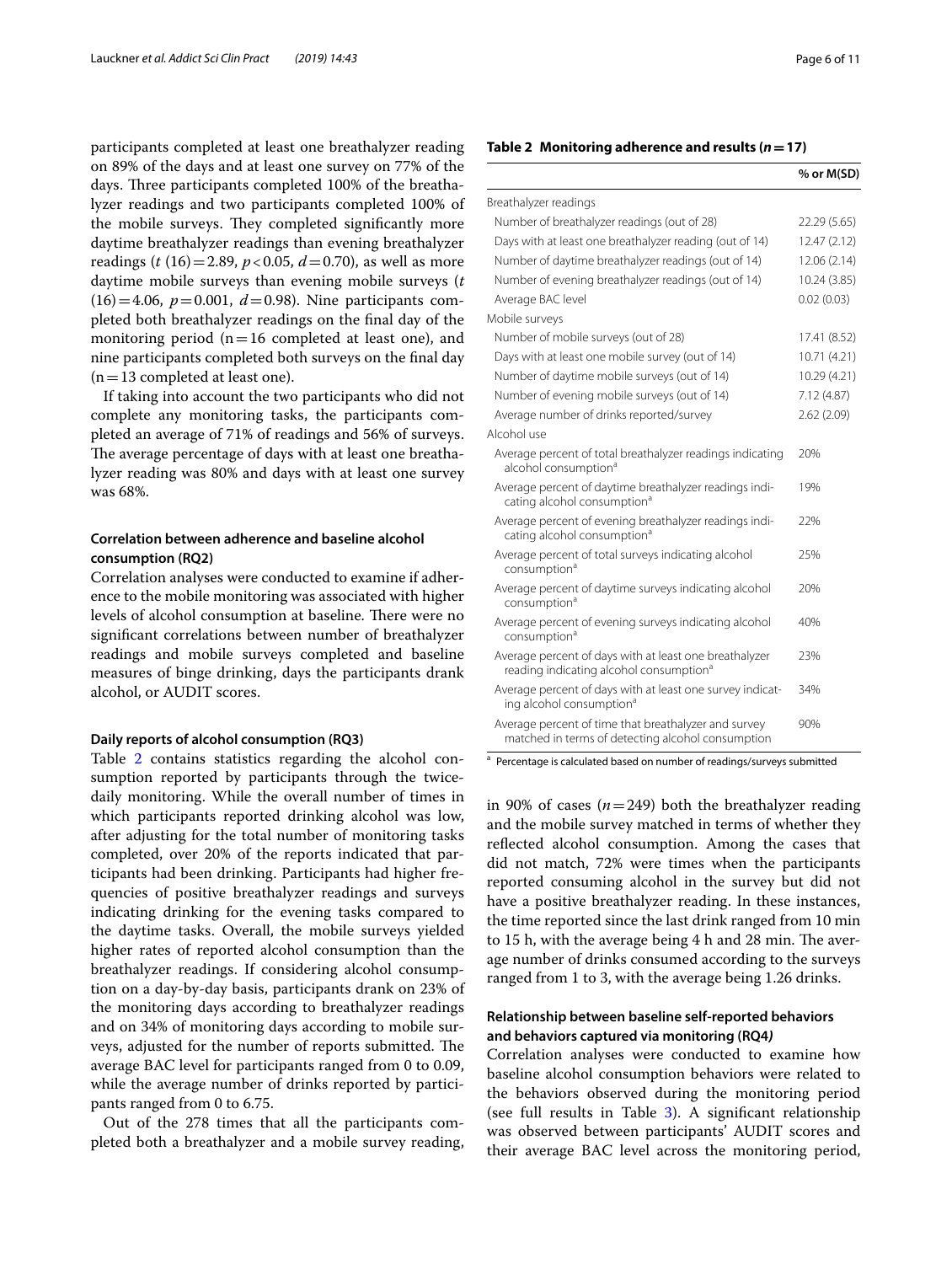|    |                                            |           |           |      | 4         |                          |  |
|----|--------------------------------------------|-----------|-----------|------|-----------|--------------------------|--|
|    | AUDIT (BL)                                 | -         |           |      |           |                          |  |
| 2  | Binge drinking frequency (BL)              | $0.75***$ | -         |      |           |                          |  |
| 3  | Alcohol consumption frequency (BL)         | $0.79***$ | $0.52*$   |      |           |                          |  |
| 4  | Percentage of drinking days (breathalyzer) | 0.35      | $0.55^*$  | 0.15 | -         |                          |  |
| 5. | Percentage of drinking days (survey)       | 0.43      | $0.63*$   | 0.21 | $0.92***$ | $\overline{\phantom{0}}$ |  |
| 6  | Average BAC (breathalyzer)                 | $0.52*$   | $0.61***$ | 0.26 | $0.95***$ | $0.86***$                |  |

<span id="page-6-0"></span>**Table 3 Correlations between baseline and monitoring-based alcohol consumption behaviors**

\*\*\*Correlation is signifcant at the 0.001 level (1-tailed)

\*\*Correlation is signifcant at the 0.01 level (1-tailed)

\*Correlation is signifcant at the 0.05 level (2-tailed)

 $r=0.52$ ,  $p<0.05$ . There were also significant relationships observed between the frequency of binge drinking at baseline and the following variables: percentage of days participants drank based on breathalyzers (*r*=0.55, *p*<0.05), percentage of days participants drank based on mobile surveys  $(r=0.63, p<0.05)$ , and average BAC level  $(r=0.61, p<0.01)$ . There were no significant relationships observed between the number of days participants drank in the past month and any of the alcohol-related monitoring variables.

## **Qualitative feedback on TRAC pilot study (RQ4)** *Overall opinions on monitoring*

Participants were asked if they believed the monitoring seemed useful overall. A strong majority of the participants (16/20, 80%) responded that they generally believed the monitoring was useful or were more specifc, stating that it was useful because it made them want to drink less or at least think about their drinking. For example, one participant stated: "I thought it was interesting. You know, it makes me think about what I'm drinking, how much I'm drinking, you know that kind of thing. It makes you think. Eventually I am going to try to stop drinking."

This was echoed in the responses to the question regarding their overall experience in tracking their alcohol consumption. Five participants (25%) reported that it made them more aware of their drinking behavior or change their drinking behaviors, such as the participant who stated, "It actually made me slow down because I didn't want to send in [a high reading]." Two participants (10%) stated that completing the alcohol tracking was easy to do, while another two participants stated that they would have changed something about the way the monitoring was done. One participant, for example, suggested that we included follow-up prompts if a high reading was obtained: "Say if you get a higher reading maybe there would be more questions to fgure out if there was a reason why it was higher."

We also asked if they thought smartphones could be a good tool in helping to reduce alcohol consumption. One person stated that they did not think so, and three participants (15%) said they could be a good tool but only with improvements to the technology or more user training. One of these individuals stated "A little more practice and a little bit more confdence in using it…I think it would work out better for me." Three participants (15%) noted that mobile monitoring could help to increase awareness of drinking or sobriety level—such as the individual who said "Yeah, because I don't think you really realize how much you are drinking, you know?" Four individuals (20%) specifcally stated that they could be helpful tools to help individuals in specifc high-risk situations, such as those looking to avoid drinking and driving, individuals who are alcohol dependent, or those who are on probation. For example, one participant said "They need to give to people that get DUIs, you know, they need to be blowing before they get in the car. That would save a lot of lives, I do believe." An additional six participants (30%) agreed that smartphones could be good tools for reducing alcohol consumption, either in general terms or for other reasons not mentioned in the other codes. Thus, overall, the participants had very positive opinions toward the usefulness of smartphone-based alcohol monitoring.

#### *Overall opinions on technology used*

The same positive features of the study were identified when participants were asked about their specifc experiences while using the technology during the study. Four participants (20%) stated that the technology was either easy to use or was easy once they got used to it. For example, one participant said: "Once I got used to the iPhone, it was very easy. Now the breathalyzer, that was no problem, all you gotta do is just turn it on and blow. That's simple." Six participants (30%) described the various forms of technology as simply cool, interesting, fun, and/or efective, such as the individual who said "I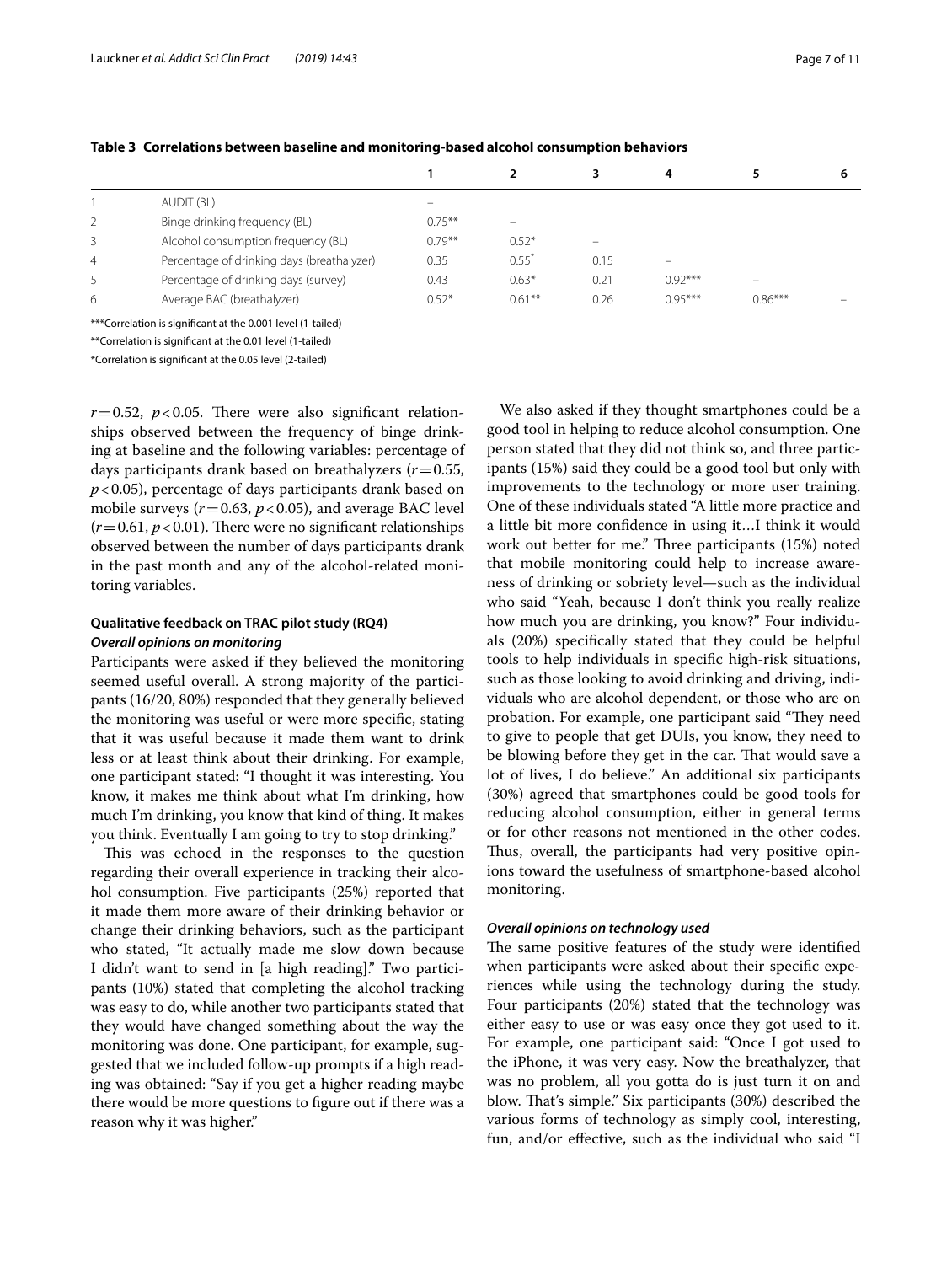thought it was cool, it was interesting." Three individuals (15%) did mention having some technical difficulties, such as not being used to smartphones or connecting to service.

We also asked participants in a separate question if there was anything challenging associated with using the technology. Seven participants (35%) reported that there was nothing challenging related to using the technology, while one individual stated "It was challenging. But once I got the hang of it, it was ok"—suggesting that there was a bit of a learning curve associated with using the iPhone and breathalyzer. Six participants reported on specifc challenges (30%), including difficulties with unlocking the phone (the phones were locked with a numeric passcode to protect privacy), turning on the breathalyzer, or cell phone service issues. One participant noted, "One time it wouldn't come on and I think I was just exhausted and I realized I needed to charge it up. And I was like what is going on! And I realized I needed to charge it. But that wasn't a huge problem."

Finally, we asked if participants liked or disliked using technology to monitor their behaviors and why. No participants stated that they disliked using technology for this purpose. Thirteen participants (65%) stated that they generally liked or enjoyed the technology, saying things like "I liked it. I wish I could keep it." Four individuals (20%) stated that they thought the technology was educational, informative, or could be useful for a wider audience. One individual stated "I've even thought that it eventually probably needs to be mobilized so that it's a requirement for everybody" while another said "I like it because it gives you the reading right then on what you need to know."

#### *Feedback on text message reminders*

In terms of feedback on the frequency of texts received over the course of the study, many participants (9/20, 45%) reported that being texted twice a day was fne and was not overburdensome. In fact, three participants stated that we could have texted more, with one participant stating that they sometimes missed the prompts. Two participants (10%) stated that they still sometimes forgot to complete their monitoring tasks even with the prompt, so they could have used a follow-up reminder. Overall, these fndings indicate that the frequency of receiving two text messages a day was generally acceptable in this sample.

#### *Feedback on the breathalyzer*

We also asked participants to comment specifcally on the BACTrack breathalyzer used in the study, asking about their overall experience and if they believed it was easy or difficult to use. The majority of participants (11/20, 55%) stated that the breathalyzer was easy to use. One participant said, "It wasn't [difficult]. The device it walks you right through it." Several participants (8/20, 40%) did report having occasional difficulties, however. These included difficulties with breathing long enough to get a reading, losing the plastic mouthpiece that connects to the breathalyzer (a small removable piece that was changed between research participants), or getting the breathalyzer to turn on. For example, one participant stated, "When you've had something to drink and you've been smoking and doing whatever and when you try and blow, that's a lot of air you've got to blow into it!".

### **Discussion**

Overall, results for the TRAC pilot study suggest that, despite positive attitudes toward the technologies, the feasibility of mobile monitoring of alcohol consumption using breathalyzers and mobile surveys remains questionable among PLWHA. Adherence rates for the breathalyzer readings ranged from 71 to 80%, depending on if you consider the two entirely non-adherent individuals. There were fewer responses to the mobile surveys, with adherence rates ranging from 56 to 62%. It is possible that this is because the mobile surveys required an additional step after the reading was completed. Participants may have simply forgotten to complete the survey or were unwilling or unable to take the extra time needed to do so. In the future, developers might consider creating an app integrating the breathalyzer readings with a short survey that becomes available upon completion of the reading. At the time of writing, the BACTrack app does include a space for indicating the number of drinks consumed and adding additional notes, but a feature allowing the inclusion of a survey would be especially helpful for PLWHA who want to monitor multiple health metrics.

Results also indicated that participants were much more likely to complete monitoring tasks in the daytime than they were in the evening. This is concerning, as individuals generally drink more in the evenings [\[24](#page-10-4)], so the collected data may not provide accurate information regarding actual consumption behaviors. As we plan for follow-up research to this pilot study, we will seek to increase response rates to evening monitoring tasks by exploring options including providing higher incentives for completing evening monitoring tasks or scheduling multiple monitoring tasks in the evening hours to increase the likelihood of getting a response.

An especially interesting fnding was that rates of reported alcohol use were higher among the mobile surveys than the breathalyzers. This could be due to the fact that participants often reported alcohol use from several hours prior that no longer showed up on a breathalyzer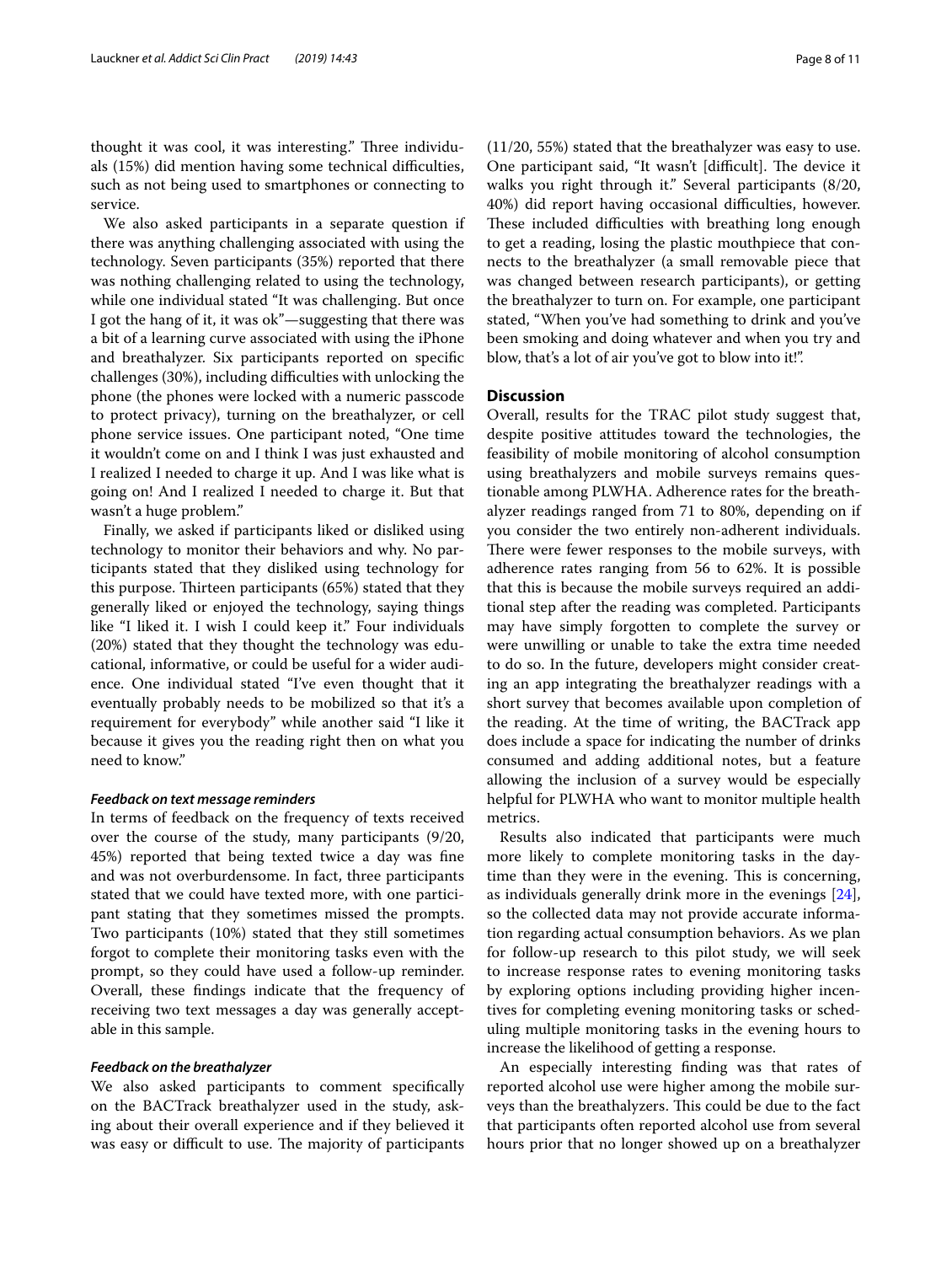reading. Given that alcohol leaves the system at a rate of 0.015 BAC/h, even someone at the typical legal limit of 0.08 BAC would have a 0.000 reading after just over 5 h  $[25]$  $[25]$ . The data suggest this might be what was occurring; In the instances in which the breathalyzer and the survey responses conficted in terms of whether or not they indicated alcohol use, a strong majority were times in which participants reported drinking in the survey but did not have a positive breathalyzer reading. In these cases, respondents appeared to have a small amount of alcohol (one drink on average) several hours prior to completing the breathalyzer reading. Thus, it appears as though the surveys were capturing drinking occasions that the breathalyzers could not capture when used on just a twice-daily basis. This is not necessarily a weakness of breathalyzer-based monitoring, but shows the value of using both self-reports and biological indicators of alcohol consumption when relying on ecological momentary assessment [\[14](#page-9-13), [26](#page-10-6)]. It also suggests that breathalyzer readings may need to happen more frequently than two times a day. Participants in our study indicated that two texts a day was an acceptable amount in the qualitative interviews, with some stating that we could have texted more. However, follow-up research is needed to see if additional breathalyzer readings and surveys are indeed feasible and acceptable given the lower adherence rates found in this study.

This study also attempted to assess preliminary validity of mobile monitoring by comparing alcohol consumption captured via breathalyzers and mobile surveys with selfreported behaviors from a baseline survey. The results of these correlational analyses were mixed. Overall frequency of alcohol consumption was not associated with the data captured via monitoring, which was surprising. However, frequency of binge drinking and AUDIT score were associated with monitoring data, such that those who reported higher levels of binge drinking and higher AUDIT scores had higher BAC levels and more days where they reported drinking. This suggests that mobile assessment of alcohol use may be especially benefcial for capturing behaviors among those who engage in problematic drinking, but may not be as useful for more casual drinkers. Given that most health promotion interventions using mobile monitoring will likely be targeting problematic drinkers, this is likely not a signifcant problem with the EMA approach tested here, but warrants further research.

Given the overall question of feasibility, the results of this study suggest that more work needs to be done to make mobile alcohol monitoring via breathalyzers and mobile surveys feasible for this population. While there is not a widely-accepted standard for determining whether individuals are compliant to EMA, several researchers have suggested a cut-off of 80% [\[27](#page-10-7)]. A recent meta-analysis of EMA approaches among substance users found a pooled compliance rate of 75% [\[27\]](#page-10-7), suggesting that EMA approaches in general may need to be re-worked in order to lead to acceptable compliance among substanceusing populations. It is surprising that compliance rates were not higher in this study, given the positive feedback provided by participants during their exit interviews. While interviewer efects may have led to more positive reports, participants generally reported liking the technologies and the majority reported that they were easy to use. However, there were instances where participants reported experiencing intermittent technical diffculties, such as losing the breathalyzer mouthpiece or not having cellular service. Additionally, some reported having difficulty breathing into the breathalyzer for long enough to complete a reading. These technical difficulties may have contributed to the lower adherence rates and demonstrate the need for giving further training, providing back-up mouthpieces to participants, and potentially screening for respiratory issues before entry into the study. Another barrier to EMA completion that participants reported was simply forgetting to complete the reading after they received the prompt. The TRAC Study, in an efort to reduce burden, did not send reminders to participants if they did not complete a reading, which could explain the lower adherence rates in this study. Previous studies that have yielded higher EMA adherence rates have utilized reminder messages if individuals did not complete their reading [\[16\]](#page-9-15) or a chance to complete a "make-up" reading [\[17](#page-9-16)]. We will explore these methods of encouraging EMA completion in future stages of this research to increase adherence rates.

#### **Limitations**

This pilot research included a small sample size of PLWHA in the Southeastern United States. Thus, the results are likely not representative of the entire PLWHA population and may not accurately refect drinking behaviors. Also, there was no guarantee that the participants themselves completed the breathalyzer readings, which served as a limitation. However, there was little reason for deception by the participants, as their incentives were not based on whether or not they consumed alcohol. A future recommendation to avoid this limitation is to use video confrmation or location collection of each study participant, which would serve as proof of identity. Another limitation of this study is that participants were asked about whether they consumed alcohol "today" in the mobile surveys. It is possible that most participants assumed that meant since they woke up, which meant any alcohol consumption that occurred between the evening monitoring task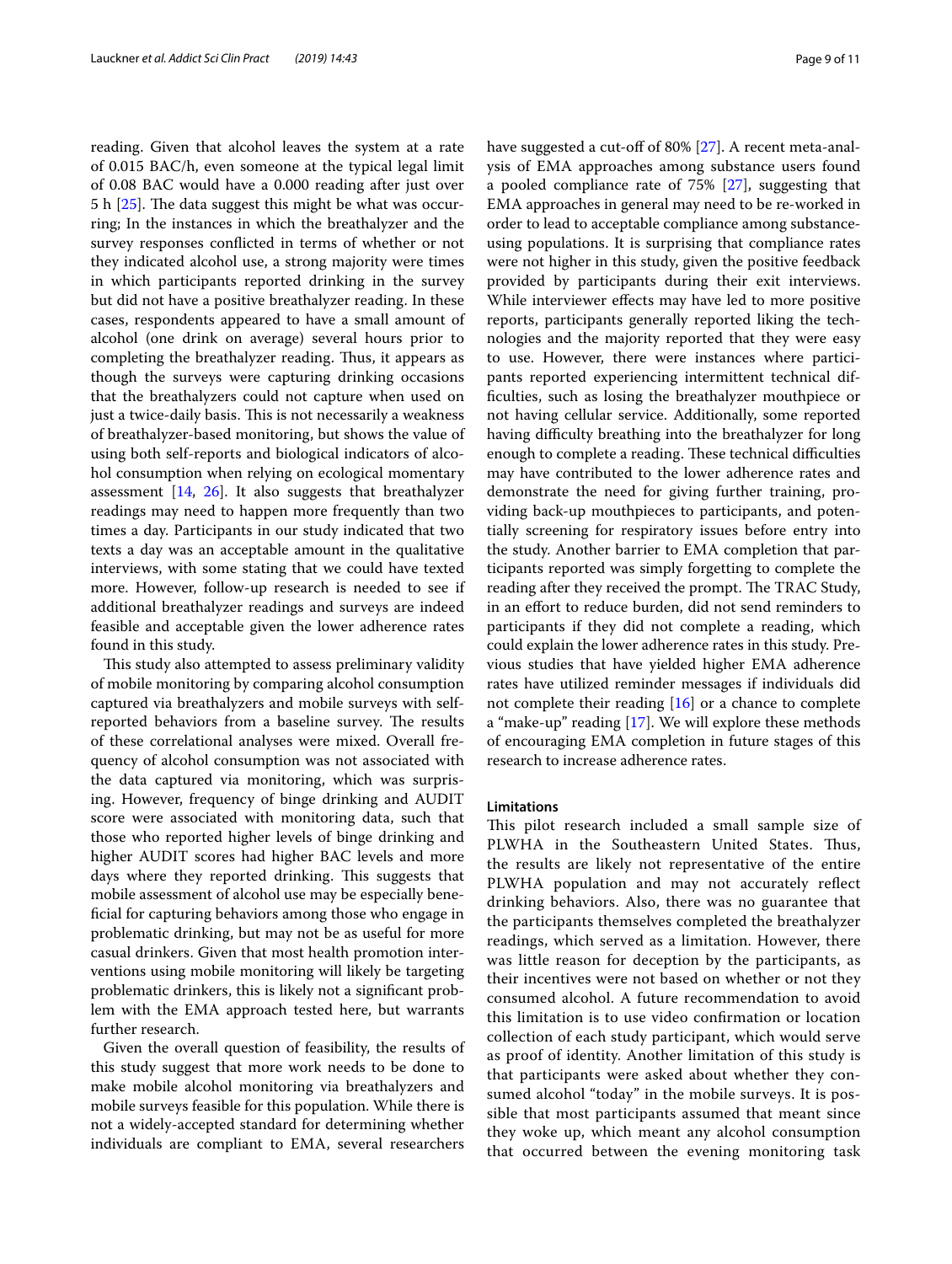and when participants woke up may not have been captured. Future research should seek to use more precise language to avoid any confusion among respondents. Finally, the small sample size, missing data, and limited time frame prevented the inclusion of more sophisticated data analyses. Moving forward, the next step of this research involves a longer monitoring period and a randomized controlled trial with a larger sample size to test the impact of monitoring in combination with an educational intervention.

## **Conclusions**

The TRAC pilot study represents an important first step toward examining the feasibility of smartphone-based monitoring of alcohol consumption among PLWHA. Overall, this study suggests that smartphone-based EMA combined with breathalyzers shows some promise for tracking alcohol consumption among this population, though improvements are needed to increase adherence to assessments, particularly for evening monitoring tasks. Results also indicate that this method of mobile monitoring may be especially valuable for collecting data regarding binge or hazardous drinking. Ongoing research will build on these fndings and examine the value of monitoring in concert with an alcohol reduction intervention.

#### **Abbreviations**

AUDIT: alcohol use disorders identifcation test; BAC: blood alcohol content; EMA: ecological momentary assessment; PLWHA: people living with HIV/AIDS; RQ: research question; TRAC: tracking and reducing alcohol consumption.

#### **Acknowledgements**

Not applicable.

#### **Authors' contributions**

CL was the principal investigator, analyzed and interpreted all study data, and was a major contributor in writing the manuscript. ET contributed to the writing of the manuscript, performed edits on the paper, and reviewed formatting. DP contributed to the writing of the manuscript and edited the paper. AW assisted with conducting the study and edited the paper. All authors read and approved the fnal manuscript.

#### **Funding**

This research was supported by a grant from the University of Georgia Research Foundation, Inc.

#### **Availability of data and materials**

The datasets generated and/or analyzed during the current study are available from the corresponding author on reasonable request.

#### **Ethics approval and consent to participate**

All procedures were approved by the University of Georgia's Institutional Review Board. All patients went through an informed consent process and review of the ethics associated with the study.

#### **Consent for publication**

Not applicable.

#### **Competing interests**

The authors declare that they have no competing interests.

Received: 5 August 2019 Accepted: 16 November 2019

#### **References**

- <span id="page-9-0"></span>1. Lefevre F, O'Leary B, Moran M, Mossar M, Yarnold PR, Martin GJ, et al. Alcohol consumption among HIV-infected patients. J Gen Intern Med. 1995;10(8):458–60.
- <span id="page-9-1"></span>2. Samet JH, Phillips SJ, Horton NJ, Traphagen ET, Freedberg KA. Detecting alcohol problems in HIV-infected patients: use of the CAGE questionnaire. AIDS Res Hum Retroviruses. 2004;20(2):151–5.
- <span id="page-9-2"></span>3. Parsons JT, Rosof E, Mustanski B. The temporal relationship between alcohol consumption and HIV-medication adherence: a multilevel model of direct and moderating efects. Health Psychol. 2008;27(5):628.
- <span id="page-9-3"></span>4. Samet JH, Horton NJ, Meli S, Freedberg KA, Palepu A. Alcohol consumption and antiretroviral adherence among HIV-infected persons with alcohol problems. Alcohol Clin Exp Res. 2004;28(4):572–7.
- <span id="page-9-4"></span>5. Parsons JT, Golub SA, Rosof E, Holder C. Motivational interviewing and cognitive-behavioral intervention to improve HIV medication adherence among hazardous drinkers: a randomized controlled trial. J Acquir Immune Defc Syndr. 2007;46(4):443–50.
- <span id="page-9-5"></span>Velasquez MM, von Sternberg K, Johnson DH, Green C, Carbonari JP, Parsons JT. Reducing sexual risk behaviors and alcohol use among HIV-positive men who have sex with men: a randomized clinical trial. J Consult Clin Psychol. 2009;77(4):657–67.
- <span id="page-9-6"></span>7. Samet JH, Walley AY. Interventions targeting HIV-infected risky drinkers. Alcohol Res Health. 2010;33:267–9.
- <span id="page-9-7"></span>8. Satre DD, Leibowitz AS, Leyden W, Catz SL, Hare CB, Jang H, et al. Interventions to reduce unhealthy alcohol use among primary care patients with HIV: the Health and Motivation Randomized Clinical Trial. J Gen Intern Med. 2019;34(10):2054–61.
- <span id="page-9-8"></span>9. Scott-Sheldon LAJ, Carey KB, Johnson BT, Carey MP, The MASH Research Team. Behavioral interventions targeting alcohol use among people living with HIV/AIDS: a systematic review and meta-analysis. AIDS Behav. 2017;21(2):126–43.
- <span id="page-9-9"></span>10. Edelman EJ, Williams EC, Marshall BDL. Addressing unhealthy alcohol use among people living with HIV: recent advances and research directions. Curr Opin Infect Dis. 2018;31(1):1–7.
- <span id="page-9-10"></span>11. Reif S, Golin C, Smith S. Barriers to accessing HIV/AIDS care in North Carolina: rural and urban diferences. AIDS Care. 2005;17(5):558–65.
- <span id="page-9-11"></span>12. Hasin DS, Aharonovich E, O'Leary A, Greenstein E, Pavlicova M, Arunajadai S, et al. Reducing heavy drinking in HIV primary care: a randomized trial of brief intervention, with and without technological enhancement. Addiction. 2013;108(7):1230–40.
- <span id="page-9-12"></span>13. Hasin DS, Aharonovich E, Greenstein E. HealthCall for the smartphone: technology enhancement of brief intervention in HIV alcohol dependent patients. Addict Sci Clin Pract. 2014;9(1):5.
- <span id="page-9-13"></span>14. Morgenstern J, Kuerbis A, Muench F. Ecological momentary assessment and alcohol use disorder treatment. Alcohol Res. 2014;36(1):101–9.
- <span id="page-9-14"></span>15. Moore RC, Kaufmann CN, Rooney AS, Moore DJ, Eyler LT, Granholm E, et al. Feasibility and acceptability of ecological momentary assessment of daily functioning among older adults with HIV. Am J Geriatr Psychiatry. 2017;25(8):829–40.
- <span id="page-9-15"></span>16. Paolillo EW, Obermeit LC, Tang B, Depp CA, Vaida F, Moore DJ, et al. Smartphone-based ecological momentary assessment (EMA) of alcohol and cannabis use in older adults with and without HIV infection. Addict Behav. 2018;83:102–8.
- <span id="page-9-16"></span>17. Przybyla SM, Eliseo-Arras RK, Krawiec G, Gower E, Dermen K. Feasibility and acceptability of a smartphone app for daily reports of substance use and antiretroviral therapy adherence among HIV-infected adults. AIDS Res Treat. 2016;2016:1–12.
- <span id="page-9-17"></span>18. Swendeman D, Comulada WS, Ramanathan N, Lazar M, Estrin D. Reliability and validity of daily self-monitoring by smartphone application for health-related quality-of-life, antiretroviral adherence, substance use, and sexual behaviors among people living with HIV. AIDS Behav. 2015;19(2):330.
- <span id="page-9-18"></span>19. Collins RL, Kashdan TB, Gollnisch G. The feasibility of using cellular phones to collect ecological momentary assessment data: application to alcohol consumption. Exp Clin Psychopharmacol. 2003;11(1):73.